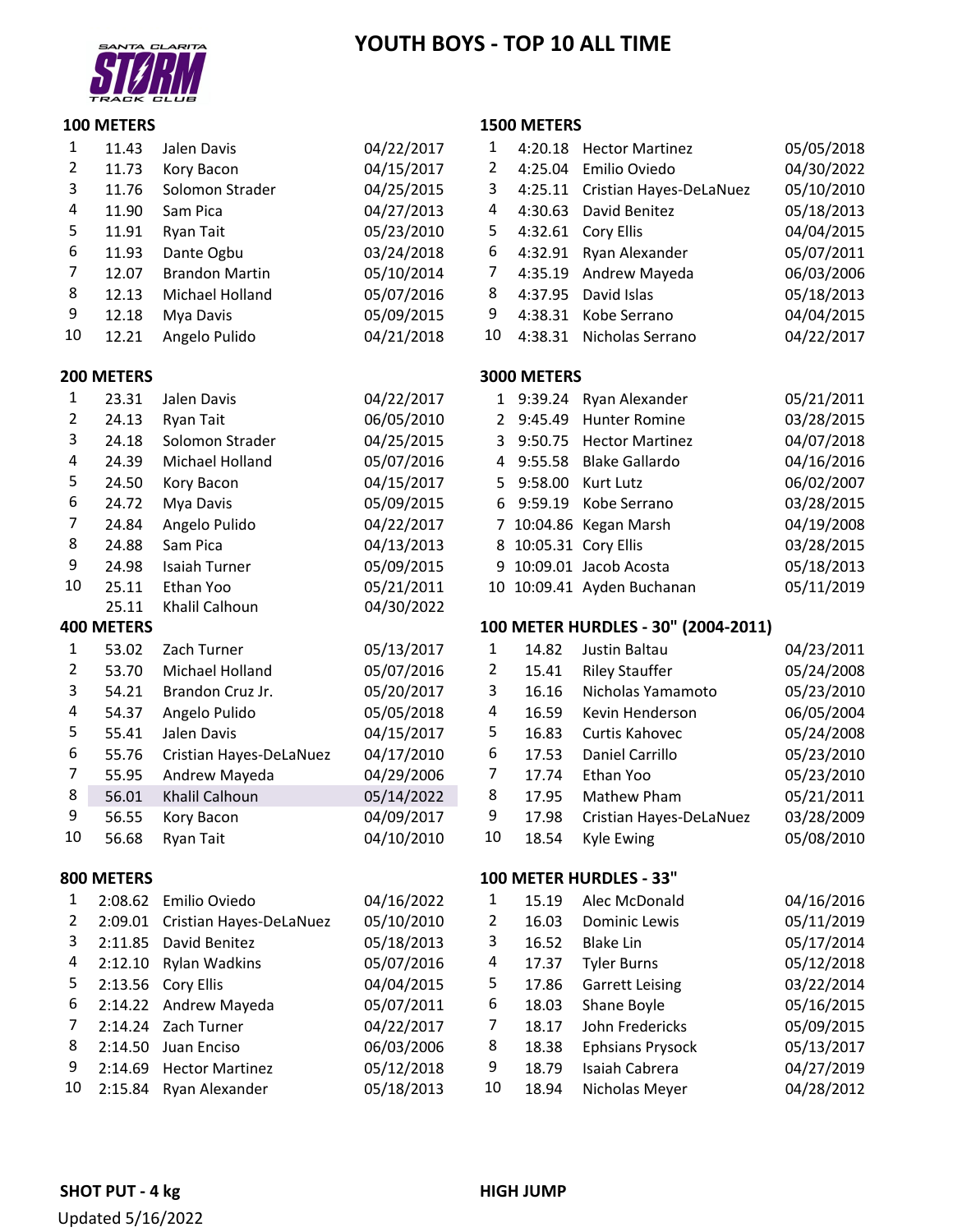|                  |  | 03/24/2018                                                                                                                                                                                                                                                                                                                                                                                                                                                                                                                              | 1  | $5-10.00$   | Sam Pica                | 05/18/2013 |
|------------------|--|-----------------------------------------------------------------------------------------------------------------------------------------------------------------------------------------------------------------------------------------------------------------------------------------------------------------------------------------------------------------------------------------------------------------------------------------------------------------------------------------------------------------------------------------|----|-------------|-------------------------|------------|
|                  |  | 05/31/2008                                                                                                                                                                                                                                                                                                                                                                                                                                                                                                                              | 2  | 5-02.00     | Gavin Leising           | 05/14/2016 |
|                  |  | 05/14/2016                                                                                                                                                                                                                                                                                                                                                                                                                                                                                                                              | 2  | 5-02.00     | Quentin Thompson        | 05/20/2017 |
|                  |  | 05/11/2013                                                                                                                                                                                                                                                                                                                                                                                                                                                                                                                              | 4  | 5-01.00     | Nicholas Soto           | 04/10/2004 |
|                  |  | 05/11/2013                                                                                                                                                                                                                                                                                                                                                                                                                                                                                                                              | 4  | 5-01.00     | Alec McDonald           | 05/07/2016 |
|                  |  | 05/15/2011                                                                                                                                                                                                                                                                                                                                                                                                                                                                                                                              | 6  | 5-00.00     | Aaron Miller            | 05/03/2008 |
|                  |  | 06/05/2010                                                                                                                                                                                                                                                                                                                                                                                                                                                                                                                              | 6  | 5-00.00     | Eric Sachs              | 04/23/2011 |
|                  |  | 05/10/2014                                                                                                                                                                                                                                                                                                                                                                                                                                                                                                                              | 6  | 5-00.00     | Collin Maloof           | 03/30/2013 |
|                  |  | 05/23/2010                                                                                                                                                                                                                                                                                                                                                                                                                                                                                                                              | 6  | 5-00.00     | <b>Garrett Leising</b>  | 03/29/2014 |
|                  |  | 05/22/2005                                                                                                                                                                                                                                                                                                                                                                                                                                                                                                                              | 10 | 4-10.00     | Michael Rostad          | 04/12/2008 |
|                  |  |                                                                                                                                                                                                                                                                                                                                                                                                                                                                                                                                         | 10 | 4-10.00     | Ethan Yoo               | 04/03/2010 |
|                  |  |                                                                                                                                                                                                                                                                                                                                                                                                                                                                                                                                         | 10 | $4 - 10.00$ | Ryan Tait               | 04/02/2010 |
| <b>LONG JUMP</b> |  |                                                                                                                                                                                                                                                                                                                                                                                                                                                                                                                                         | 10 | $4 - 10.00$ | Kyle Ensing             | 05/08/2010 |
|                  |  | 05/18/2013                                                                                                                                                                                                                                                                                                                                                                                                                                                                                                                              | 10 | 4-10.00     | Eli Soltes              | 03/26/2011 |
|                  |  | 05/20/2017                                                                                                                                                                                                                                                                                                                                                                                                                                                                                                                              | 10 | 4-10.00     | Marcus Gaspard          | 04/16/2016 |
|                  |  | 05/07/2011                                                                                                                                                                                                                                                                                                                                                                                                                                                                                                                              | 10 | $4 - 10.00$ | <b>Mitchell Reading</b> | 04/01/2017 |
|                  |  | 05/14/2016                                                                                                                                                                                                                                                                                                                                                                                                                                                                                                                              |    | 4-10.00     | Dylan Roof              | 04/07/2018 |
|                  |  | 05/12/2018                                                                                                                                                                                                                                                                                                                                                                                                                                                                                                                              |    | 4-10.00     | Run Pungpuang           | 04/21/2018 |
|                  |  | 04/25/2015                                                                                                                                                                                                                                                                                                                                                                                                                                                                                                                              |    | 4-10.00     | Real Pungpuang          | 04/21/2018 |
|                  |  | 05/20/2017                                                                                                                                                                                                                                                                                                                                                                                                                                                                                                                              |    |             |                         |            |
|                  |  | 04/02/2016                                                                                                                                                                                                                                                                                                                                                                                                                                                                                                                              |    |             |                         |            |
|                  |  | 05/09/2015                                                                                                                                                                                                                                                                                                                                                                                                                                                                                                                              |    |             |                         |            |
|                  |  | 05/23/2004                                                                                                                                                                                                                                                                                                                                                                                                                                                                                                                              |    |             |                         |            |
|                  |  | 40-09.50 Angelo Pulido<br>38-08.75 Aaron Miller<br>37-00.00 Gavin Leising<br>35-09.50 Emerson Moreira<br>34-09.00 Cj McMullen<br>34-08.00 Abraham Jubran<br>34-03.00 Jourdan Nguyen<br>33-09.50 Blake Lin<br>33-03.00 Adrian Bocanegra<br>33-01.00 Marco Pando<br>19-04.25 Sam Pica<br>18-03.75 Quentin Thompson<br>18-00.00 Ethan Yoo<br>17-09.50 Marcus Gaspard<br>17-08.25 Michael Hawkins<br>17-07.25 Mya Davis<br>17-02.75 Nkemka Chukwumerije<br>17-01.00 Alec McDonald<br>16-11.00 Christopher Hawkins<br>16-08.25 Viktoras Joga |    |             |                         |            |

### **x 100 Meter Relay**

|    | 45.94               | Jalen Davis, Angelo Pulido, Kory Bacon, Dante Ogbu                               | 05/20/2017 |
|----|---------------------|----------------------------------------------------------------------------------|------------|
| 2  | 46.85               | Jalen Davis, Angelo Pulido, Kory Bacon, Brayzon Henderson                        | 04/22/2017 |
| 3  | 46.70               | Jalen Davis, Quentin Thompson, Kory Bacon, Dante Ogbu                            | 04/01/2017 |
| 4  | 47.17               | Jalen Davis, Matthew Coletto, Kory Bacon, Nicholas Brenner                       | 05/14/2016 |
| 5. | 47.63               | Joey Mondragon, Mya Davis, Isaiah Turner, Solomon Strader                        | 05/09/2015 |
| 5. | 48.11               | Jacob Lantz, Blake Lin, Mya Davis, Brandon Martin                                | 05/10/2014 |
|    | 48.27               | Jalen Davis, Alec McDonald, Kory Bacon, Nicholas Brenner                         | 04/02/2016 |
| 8  | 48.37               | Joey Mondragon, Mya Davis, Isaiah Turner, Nick Jenney                            | 05/16/2015 |
| 9  | 48.63               | Nicholas Yamamoto, Ryan Tait, Ethan yoo, Cristian Hayes-De La Nuez               | 05/08/2010 |
| 10 | 49.00               | Blake Walkowiak, Collin Maloof, Noah Turner, Sam Pica                            | 05/11/2013 |
|    | 4 X 400 Meter Relay |                                                                                  |            |
| 1  | 3:44.07             | Jalen Davis, Zach Turner, Brandon Cruz Jr., Kory Bacon                           | 05/20/2017 |
|    |                     | 3:45.34 Zach Turner, Jalen Davis, Kory Bacon, Michael Holland                    | 05/14/2016 |
| 2  |                     | a.co.en Cristian Haves-De La Nuez, Ryan Tait, Nicholas Vamamoto, Daniel Carrillo | AC/AC/2010 |

| 3 |         | 3:50.80 Cristian Hayes-De La Nuez, Ryan Tait, Nicholas Yamamoto, Daniel Carrillo | 06/05/2010 |
|---|---------|----------------------------------------------------------------------------------|------------|
| 4 | 3:54.57 | Nick Jenney, Antonio Marroquin, Cory Ellis, Kobe Serrano                         | 05/16/2015 |
| 5 |         | 4:00.83 Andrew Mayeda, Jack Orr, Clayton Adler, Ben Beilin                       | 06/03/2006 |
| 6 |         | 4:01.34 Jacob Acosta, David Islas, Noah Turner, David Benitez                    | 05/18/2013 |
|   |         | 4:02.83 Ethan Descamps, Brandon Cruz, Mitchell Reading, Kory Bacon               | 04/09/2017 |
| 8 |         | 4:04.98 Joey Mondragon, Joshua Aina, Rylan Wadkins, Hunter Romine                | 05/09/2015 |
| 9 |         | 4:05.51 Brandon Cruz, Marin Mahaluf, Joey Mondragon, Zach Turner                 | 04/23/2016 |
|   |         | 10 4:05.69 Alexander Basin, Emilio Oviedo, Noah Florian, Khalil Calhoun          | 04/23/2022 |
|   |         |                                                                                  |            |

## **X 800 Meter Relay (Only run at Invitational Meet)**

|   |        | . .<br>ı |
|---|--------|----------|
| 1 |        |          |
| 2 |        |          |
| 3 |        |          |
| 4 |        |          |
| 5 |        |          |
|   | $\sim$ |          |